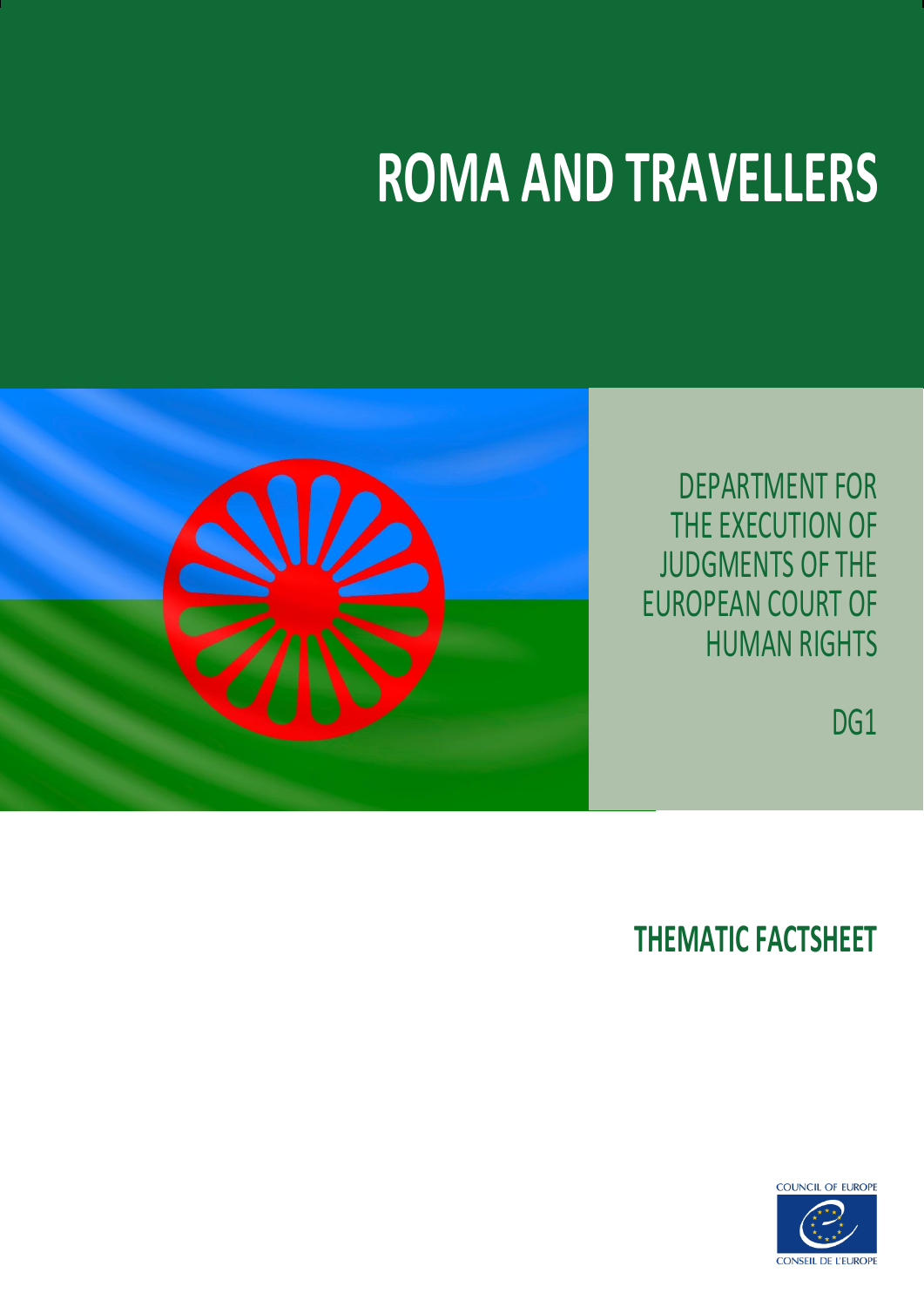**February 2022**

### **ROMA AND TRAVELLERS**

These summaries are made under the sole responsibility of the Department for the Execution of Judgments of the European Court and in no way bind the Committee of Ministers.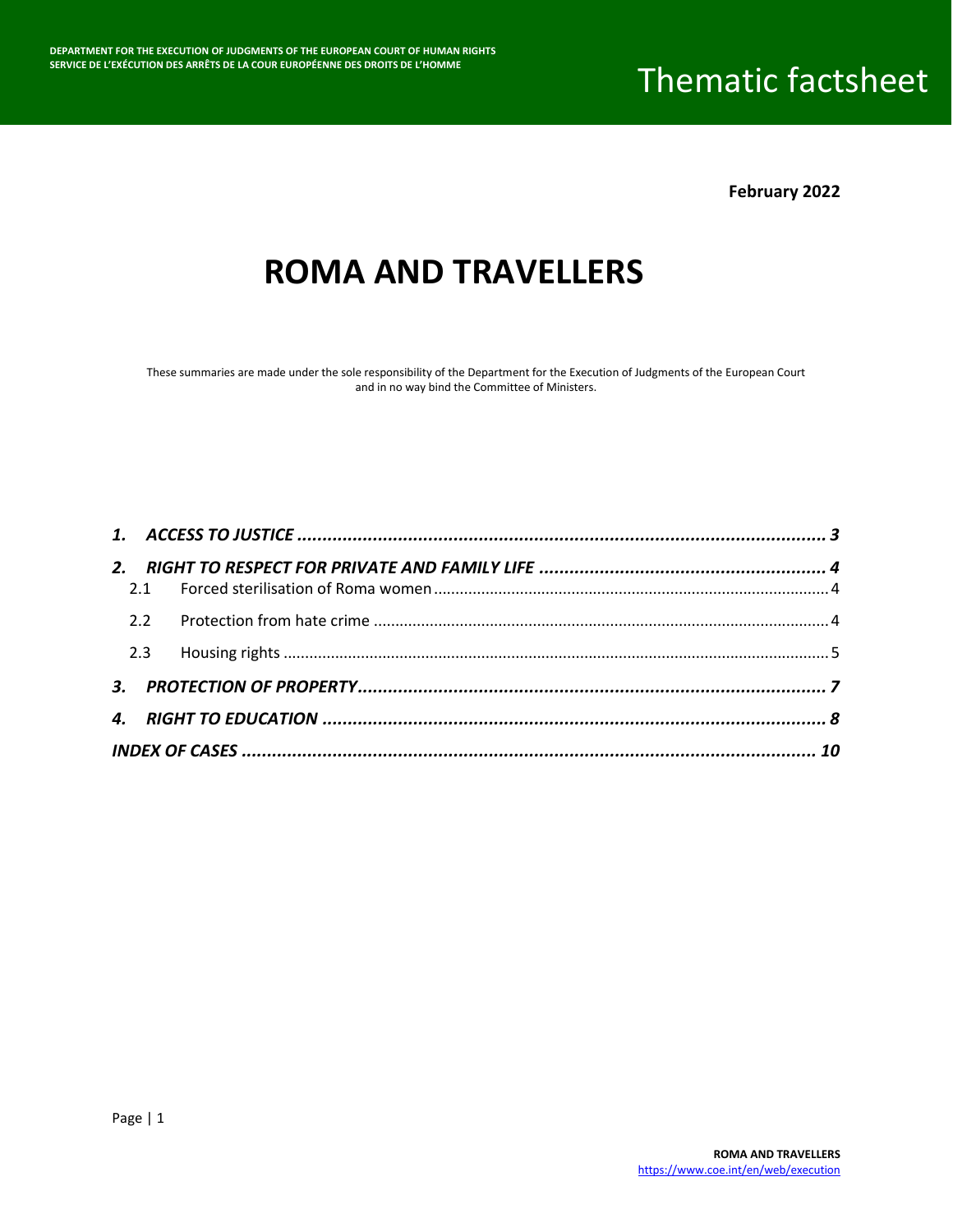Roma and Travellers<sup>1</sup> in Europe have been facing widespread anti-Gypsyism, which entails widespread discrimination.<sup>2</sup> The European Court has underlined that as a result of their history, the Roma have become a specific type of disadvantaged and vulnerable minority, therefore requiring special protection. It has noted that the vulnerable position of Roma means that special consideration should be given to their needs and their different lifestyle, both in the relevant regulatory framework and in reaching decisions in particular cases. The Court has also observed that there could be said to be an emerging international consensus among the member States of the Council of Europe recognising the special needs of minorities and an obligation to protect their security, identity and lifestyle, not only for the purpose of safeguarding the interests of the minorities themselves but to preserve a cultural diversity of value to the whole community.

The present factsheet provides examples of general and individual measures reported by States in the context of the execution of the European Court's judgments, concerning notably: access to justice, right to respect for private and family life, including issues related to forced sterilisation of Roma women, protection from hate crime and housing rights, protection of property and right to education.<sup>3</sup>

l

 $^1$  The terms "Roma and Travellers" are being used at the Council of Europe to encompass the wide diversity of the groups covered by the work of the Council of Europe in this field: on the one hand a) Roma, Sinti/Manush, Calé, Kaale, Romanichals, Boyash/Rudari; b) Balkan Egyptians (Egyptians and Ashkali); c) Eastern groups (Dom, Lom and Abdal); and, on the other hand, groups such as Travellers, Yenish, and the populations designated under the administrative term "Gens du voyage", as well as persons who identify themselves as Gypsies.

<sup>&</sup>lt;sup>2</sup> See Committee of Ministers Recommendatio[n CM/Rec \(2017\)10](https://search.coe.int/cm/Pages/result_details.aspx?ObjectId=090000168075f2aa) on improving access to justice for Roma and Travellers in Europe.

<sup>&</sup>lt;sup>3</sup> Issues concerning Roma and effective investigations into ill-treatment or death caused by security forces are covered in the Thematic Factsheet [on Effective Investigations,](https://rm.coe.int/thematic-factsheet-effective-investigations-eng/16809ef841) section 5, Investigating special motives of crime.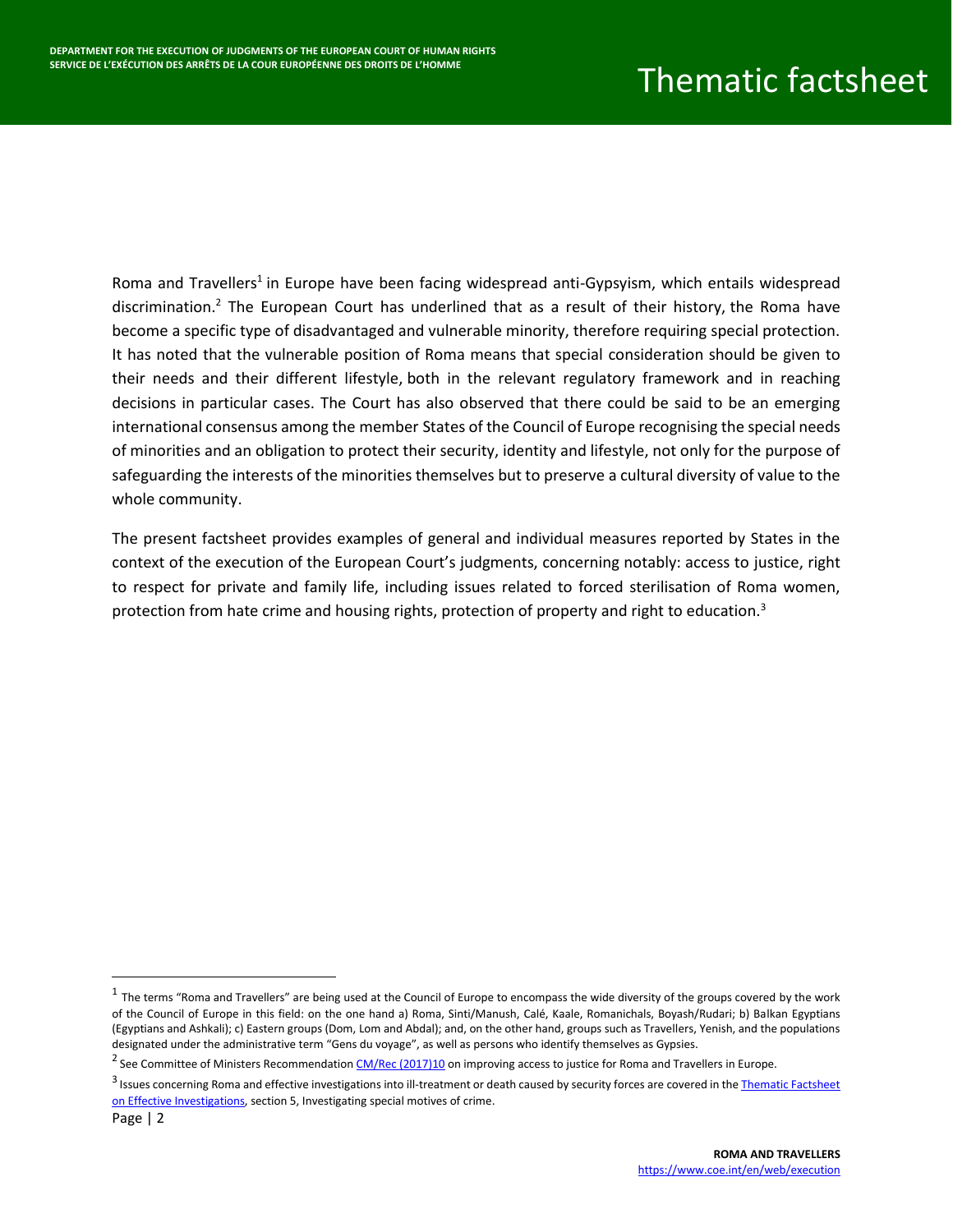### <span id="page-3-0"></span>**1. ACCESS TO JUSTICE**

After the Court's judgment criticising the discriminatory refusal by a domestic court to suspend the applicant's imprisonment sentence, because of her Roma origin, the Prosecutor General requested the reopening of proceedings, in response to the Court's indication that reopening would be the most appropriate individual measure. In April 2011, the Supreme Court of Cassation (SCC) quashed the final judgment in the applicant's case, relying on Article 46 of the Convention. The SCC made a new assessment of the applicant's situation and amended her sentence, finding that she had met the conditions to have her three-year sentence suspended. It considered, *inter alia* that the previous domestic courts' rejection of the prosecutor's request for suspension of the sentence was a "blatant violation of the principles of equal treatment and prohibition of discrimination". The compensation awarded by the Court has been transferred to the applicant's account. The applicant also claimed compensation under the 1988 State Responsibility for Damage Act against the courts which delivered the impugned sentence. According to the authorities, the ensuing compensation proceedings provided adequate compensation to the applicant for the period of the prison sentence which has been effectively served.

The violations in this case originated in the authorities' refusal to allow eight Roma women to photocopy their own medical records which impeded them from effectively presenting their case before domestic courts. To prevent the recurrence of such violations, Section 25 of the Health Care Act 2004, in force as of 1 January 2005, expressly empowers patients or those authorised by them to make copies of medical records. On the basis of the new legislation, seven of the applicants were able to make photocopies of their files and the one whose medical records were lost could seek redress before the domestic courts for alleged negligent handling of her medical records.

*BGR / Paraskeva Todorova (37193/07)*

> *[Judgment final on](https://hudoc.echr.coe.int/eng?i=001-98210)  [25/06/2010](https://hudoc.echr.coe.int/eng?i=001-98210)*

**[Final Resolution](https://hudoc.exec.coe.int/eng?i=001-164878)  [CM/ResDH\(2016\)156](https://hudoc.exec.coe.int/eng?i=001-164878)**

*SVK / K.H. and Others (32881/04)*

> *[Judgment final on](https://hudoc.echr.coe.int/fre?i=001-92418)  [06/11/2009](https://hudoc.echr.coe.int/fre?i=001-92418)*

**[Final Resolution](https://hudoc.exec.coe.int/eng?i=001-109742)  [CM/ResDH\(2012\)56](https://hudoc.exec.coe.int/eng?i=001-109742)**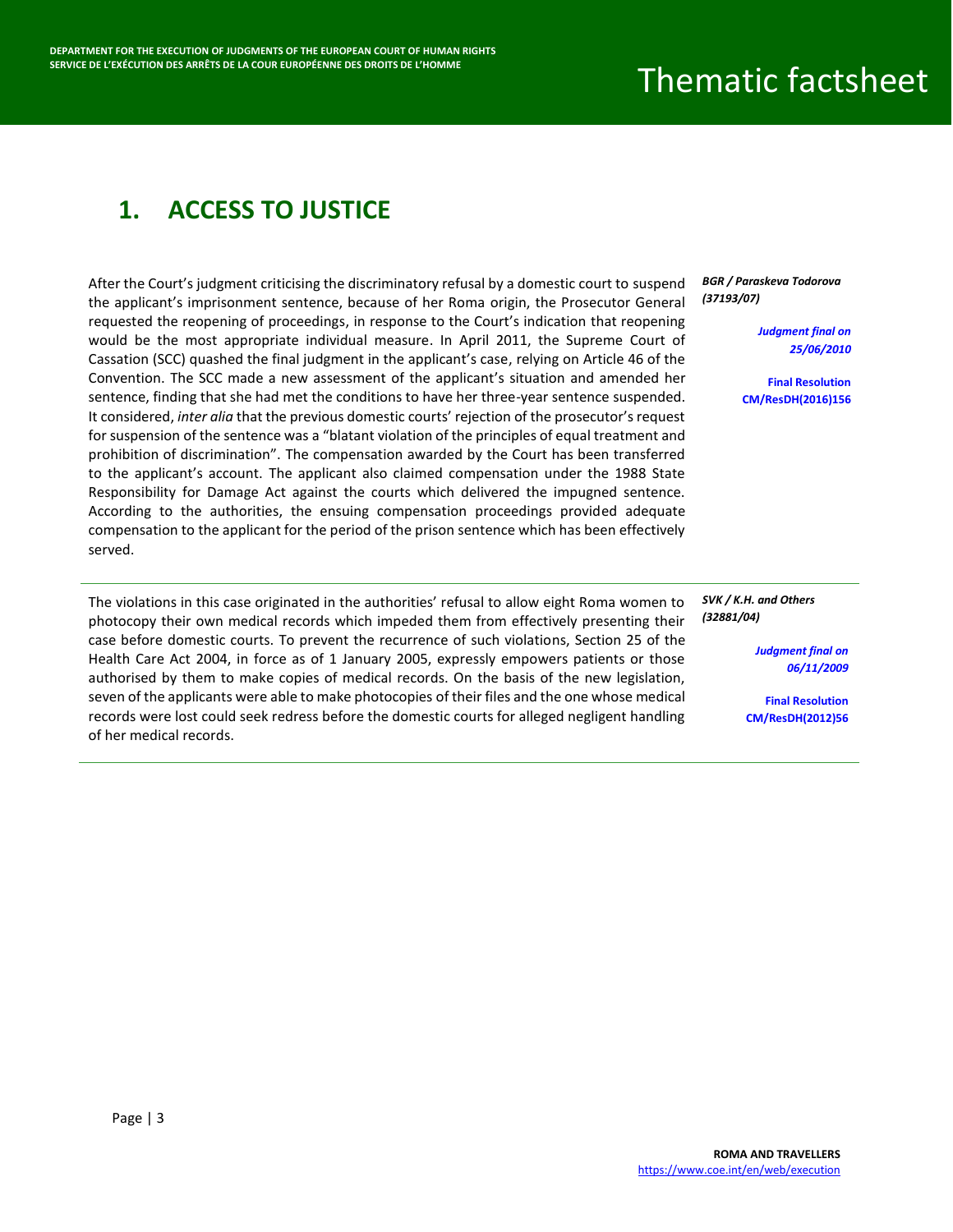### <span id="page-4-0"></span>**2. RIGHT TO RESPECT FOR PRIVATE AND FAMILY LIFE**

#### <span id="page-4-1"></span>**2.1 Forced sterilisation of Roma women**

These cases concern forced sterilisations of Roma women carried out between 1999 and 2002 in the absence of appropriate safeguards regarding the reproductive health of Roma women. In response to the findings of the Court based on the legislation in force at the material time, $4$ the authorities adopted Health Care Act 2004, which became operative on 1 January 2005. It governs in detail the provision of information to patients and their informed consent and its Section 40 spells out the prerequisites for sterilisation. These include a written request and written consent following prior information concerning, *inter alia* alternative methods of contraception, planned parenthood and the medical consequences of sterilisation. No sterilisation may be carried out until at least thirty days after informed consent has been given. A new Regulation was adopted in 2013 to ensure that the requirement of consent be uniformly understood by all health establishments and to standardise the conduct of health professionals.

*SVK / V.C., N.B.* **and** *I.G. and Others (18968/07, 29518/10, 15966/04)*

> *Judgments final on [08/02/2012,](https://hudoc.echr.coe.int/fre?i=001-107364) [12/09/2012,](https://hudoc.echr.coe.int/fre?i=001-111427) [29/04/2013](https://hudoc.echr.coe.int/fre?i=001-114514)*

> > **[Final Resolution](https://hudoc.exec.coe.int/eng?i=001-142706)  [CM/ResDH\(2014\)43](https://hudoc.exec.coe.int/eng?i=001-142706)**

#### <span id="page-4-2"></span>**2.2 Protection from hate crime**

The Court criticised the failure to protect a Roma Muslim from a series of apparently ethnically and religiously motivated attacks by his neighbours, mainly due to deficiencies in the investigation.

The Prosecutor's Office provided examples of new practices regarding the investigation of criminal complaints concerning the encouragement of violence or hatred on the basis of race, skin colour, religion, origin, or nationality as well as relevant case law of the Podgorica High-Court. Moreover, a series of targeted awareness-raising activities for the judicial and prosecution authorities took place, including a regional Conference on the prohibition of discrimination, organised by the Constitutional Court in 2017. The judgment was also used in training activities of the Centre for Training of the Judiciary and Public Prosecution.

The sum awarded by the Court for the non-pecuniary damage incurred was paid by the authorities. After the re-examination of the casefile, the public prosecutor established that a new investigation was not possible as criminal prosecution of the events in question had become time-barred prior to the European Court's judgment. In the meantime, the applicant had moved and settled in Belgium.

These cases stem from the racially motivated destruction between 1990-1993 of Roma homes in four localities in the Harghita, Giurgiu and Mureş counties. The violations relate, *inter alia* to improper living conditions, as well as to the general discriminatory attitude of the authorities

*MON / Alković (66895/10)*

> *[Judgment final on](https://hudoc.echr.coe.int/eng?i=001-179216)  [05/03/2018](https://hudoc.echr.coe.int/eng?i=001-179216)*

**[Final Resolution](https://hudoc.exec.coe.int/eng?i=001-187386)  [CM/ResDH\(2018\)384](https://hudoc.exec.coe.int/eng?i=001-187386)**

*ROM / Moldovan and Others, Kalanyos and Others, Tănase and Others*

 $\overline{\phantom{a}}$ 

 $^4$  "[...] The 1972 Sterilisation Regulation and the Health Care Act 1994 required patient's consent prior to medical intervention. However, those provisions […] did not provide appropriate safeguards. In particular, they allowed a situation to occur in which an intervention of a particularly serious nature was carried out without the applicant's informed consent as defined in the Convention on Human Rights and Biomedicine, by which Slovakia was bound at the relevant time." (§ 152, *V.C. v. Slovakia*[, 18968/07\)](https://hudoc.echr.coe.int/eng?i=001-107364).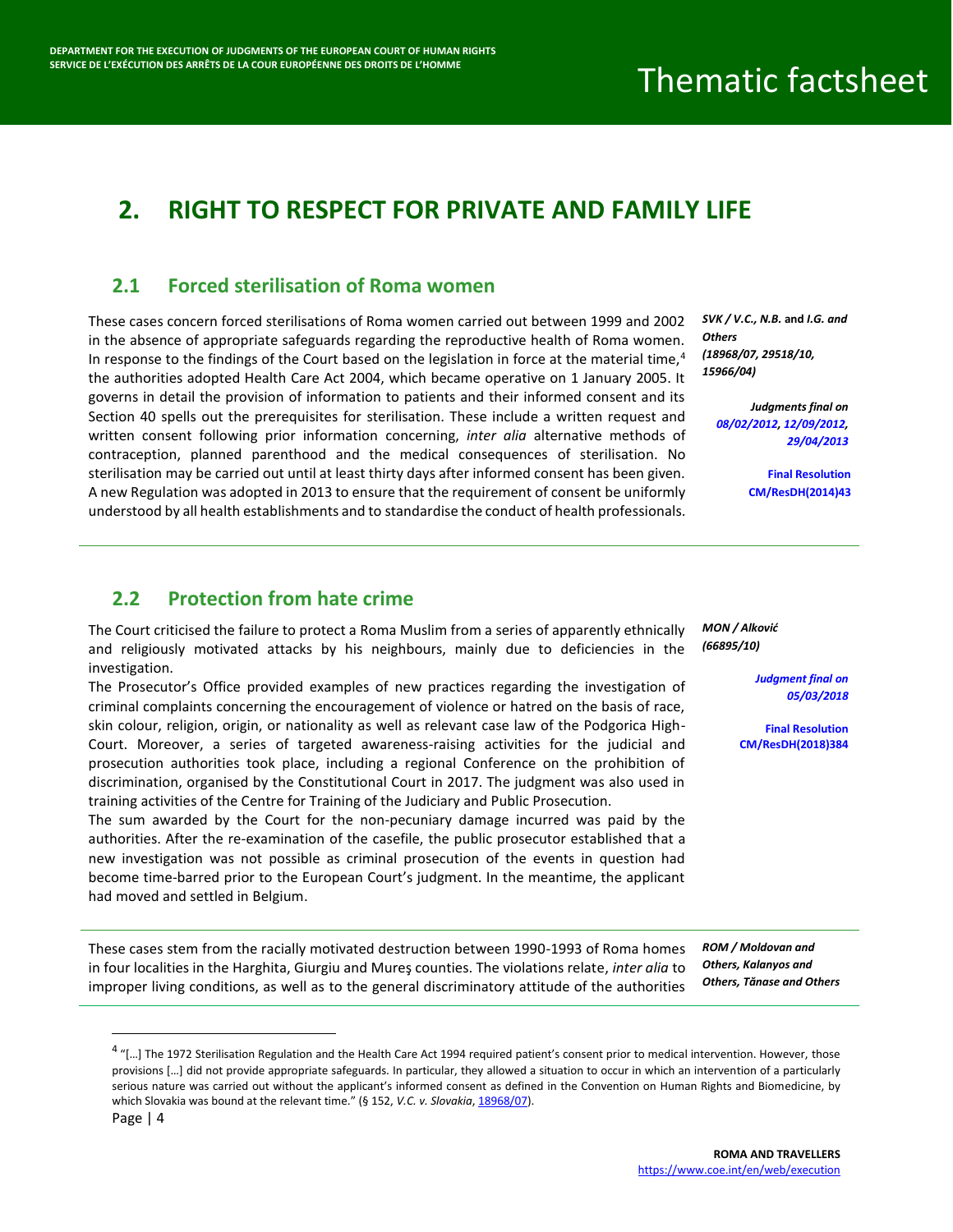who chronically failed to address this issue. As of 2000, key steps were taken to prevent the repetition of such violations, including the Government Ordinance No  $137/2000^5$  aimed at preventing and punishing all forms of discrimination and the creation of the National Council for Combating Discrimination (CNCD), in 2002, *inter alia* to promote national strategies<sup>6</sup> for the implementation of anti-discrimination measures, including with regard to Roma. In response to the judgments, targeted action plans were adopted and implemented to improve or provide, where necessary, infrastructure, decent living conditions, for example, through the reconstruction of houses and/or the provision of social housing, or the creation, where needed, of medical centres, schools, kindergartens, cultural centres, as well as the acquisition of necessary equipment in the counties concerned. Actions have also been taken in the field of education and training of adult Roma, as well as encouraging their participation in the economic, social, educational, cultural and political life of the local community through the promotion of mutual assistance and community development projects. To prevent discrimination, stereotypes and interethnic conflicts, special education programmes were implemented in schools, as well as information programmes for the general public and legal training involving people from the Roma community.

In response to the failure to effectively investigate an attack by private individuals on a Roma settlement, on 1 February 2014, "extremism" was introduced as an offence into the Act on Offence 1990. A new regulation on fighting extremism and fan violence was issued in 2014 by the Ministry of Interior, introducing specialised investigators for crimes of extremism and racially motivated crimes. Amendments to the Code of Criminal Procedure and to the Criminal Code entered into force on 1 January 2017 to enhance the efficiency of investigations concerning racially motivated crimes, the jurisdiction for such crimes being transferred from the District Courts to the Specialised Criminal Court. Also, awareness-raising activities and training for prosecutors and judges were organised.

The investigation into the attack concerning the applicant, which had been suspended in 2003, was pursued in 2012 without leading to the identification of a perpetrator. The investigation was further suspended under Article 228 of the Code of Criminal Procedure, as the established facts did not provide any material basis for pressing charges. Victims could claim civil liability under domestic legislation.

#### <span id="page-5-0"></span>**2.3 Housing rights**

The Court found a violation of the right to respect for home of 25 Travellers due to their eviction from their land, ordered by a 2005 ruling, for which proportionality had not been later appropriately examined by the domestic courts. After the Court's judgment on merits, in 2015, the Court of Cassation referred a similar case to the Court of Appeal of Versailles, for failure to examine the proportionality of such measures with regard to the right to private and family life and respect for home. This development in domestic case law was welcomed by the European Court in its judgment on just satisfaction. However, the case law of the Court of Cassation varies depending on whether the irregularly occupied land belongs to a private person - where a quasisystematic proportionality of the interference regardless of the occupants is found - or to the

*(41138/98, 62954/00, 57884/00)*

> *Judgments final on [30/11/2005,](https://hudoc.echr.coe.int/eng?i=001-69670) [26/07/2007,](https://hudoc.echr.coe.int/fre?i=001-80274) [26/08/2009](https://hudoc.echr.coe.int/fre?i=001-92661)*

> > **[Final Resolution](https://hudoc.exec.coe.int/ENG?i=001-161718)  [CM/ResDH\(2016\)39](https://hudoc.exec.coe.int/ENG?i=001-161718)**

**[Final Resolution](https://hudoc.exec.coe.int/eng?i=001-159358)  [CM/ResDH\(2015\)214](https://hudoc.exec.coe.int/eng?i=001-159358)**

**[Final Resolution](https://hudoc.exec.coe.int/eng?i=001-159608)  [CM/ResDH\(2015\)238](https://hudoc.exec.coe.int/eng?i=001-159608)**

*SVK / Koky and Others (13624/03)*

> *[Judgment final on](https://hudoc.echr.coe.int/fre?i=001-111410)  [12/09/2012](https://hudoc.echr.coe.int/fre?i=001-111410)*

**Final [Resolution](https://hudoc.exec.coe.int/eng?i=001-172491)  [CM/ResDH\(2017\)86](https://hudoc.exec.coe.int/eng?i=001-172491)**

*FRA / Winterstein and Others (23013/07)*

> *Judgments final on [17/01/2014,](https://hudoc.echr.coe.int/eng?i=001-127539) [28/07/2016,](https://hudoc.echr.coe.int/eng?i=001-162215)*

> > **[Action plan](https://hudoc.exec.coe.int/eng?i=DH-DD(2021)296F)**

[Status of execution: pending](https://hudoc.exec.coe.int/ENG?i=004-28444)

 $\overline{a}$ 

<sup>&</sup>lt;sup>5</sup> The Regulation transposed Council Directive 2000/43/EC of 29 June 2000 implementing the principle of equal treatment between persons irrespective of racial or ethnic origin.

 $^6$  National Strategy 2007-2013 for the implementation of measures fighting discrimination.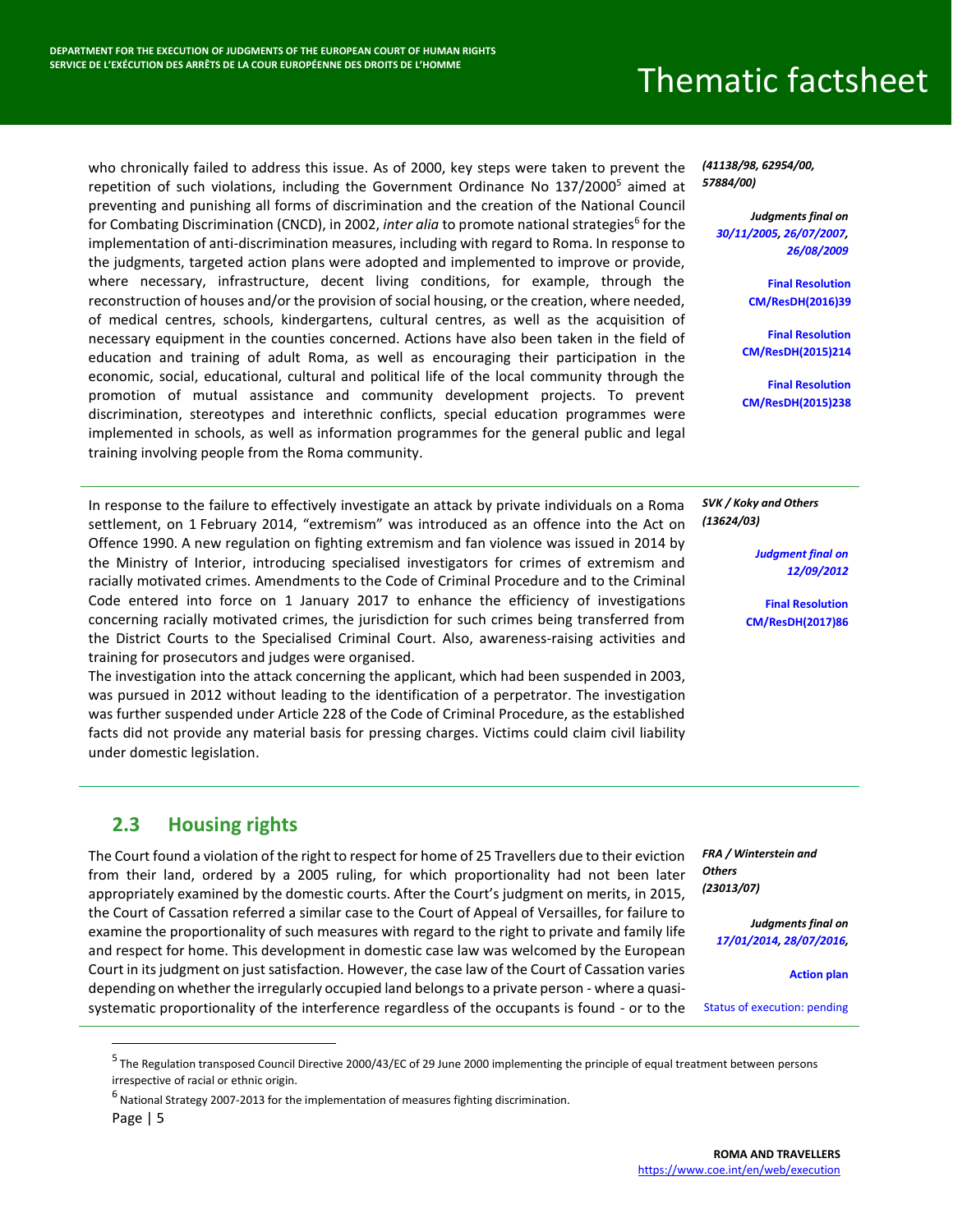public domain (in which case an examination of proportionality is always required). Measures were also taken to develop the provision of suitable housing for Travellers, notably by the 2017 Law on equality and citizenship, which enshrines the consideration of rented family sites. A new decree of December 2019 on permanent reception areas and family rental plots for Travellers provides, in particular, for publicity measures to inform them and the presence of representatives of their community in the plot allocation commissions.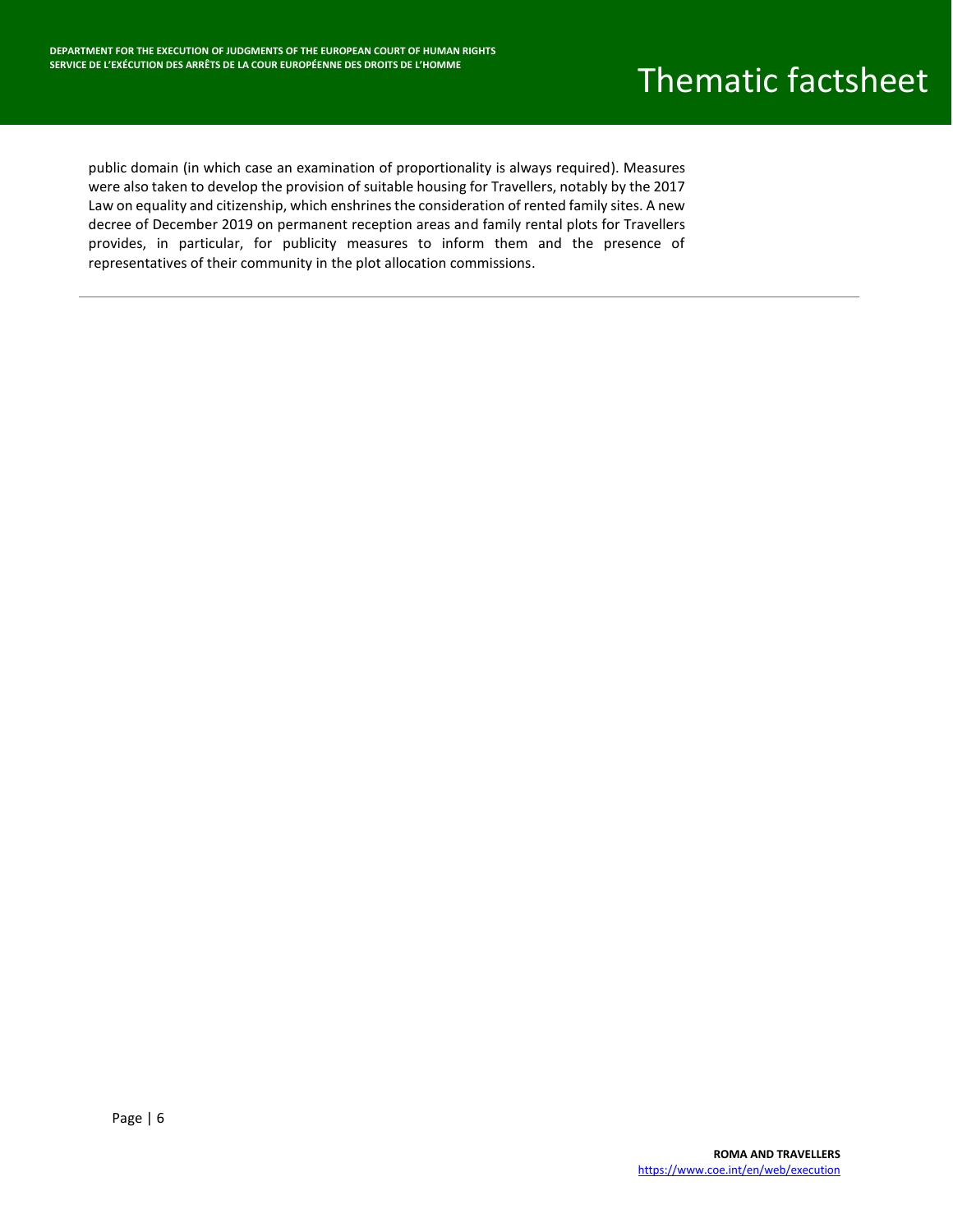#### <span id="page-7-0"></span>**3. PROTECTION OF PROPERTY**

The Court found a violation due to the authorities' discriminatory refusal to recognise the validity of the Roma applicant's marriage aiming to establish the applicant's entitlement to survivor's pension, despite her husband's having paid social-security contributions for over nineteen years, their having lived together since 1971, having had six children, and having been granted "large-family" status. To counter similar future violations, the authorities adopted Law No. 40/2007, in force as of 1 January 2007, of which supplementary provision 3 recognises the right to a widower's pension (reversionary pension) in the case where the beneficiary would have led an uninterrupted life together, for a minimum of six years before the latter's decease. Moreover, a transitional legal provision was added to allow persons who had not been deemed eligible to a pension to apply for it within 12 months after the entry into force of the Law.

*ESP / Muñoz Díaz (49151/07) [Judgment final on](https://hudoc.echr.coe.int/eng?i=001-96100)  [08/03/2010](https://hudoc.echr.coe.int/eng?i=001-96100)*

> **[Final Resolution](https://hudoc.echr.coe.int/eng?i=001-108319)  [CM/ResDH\(201\)265](https://hudoc.echr.coe.int/eng?i=001-108319)**

Page | 7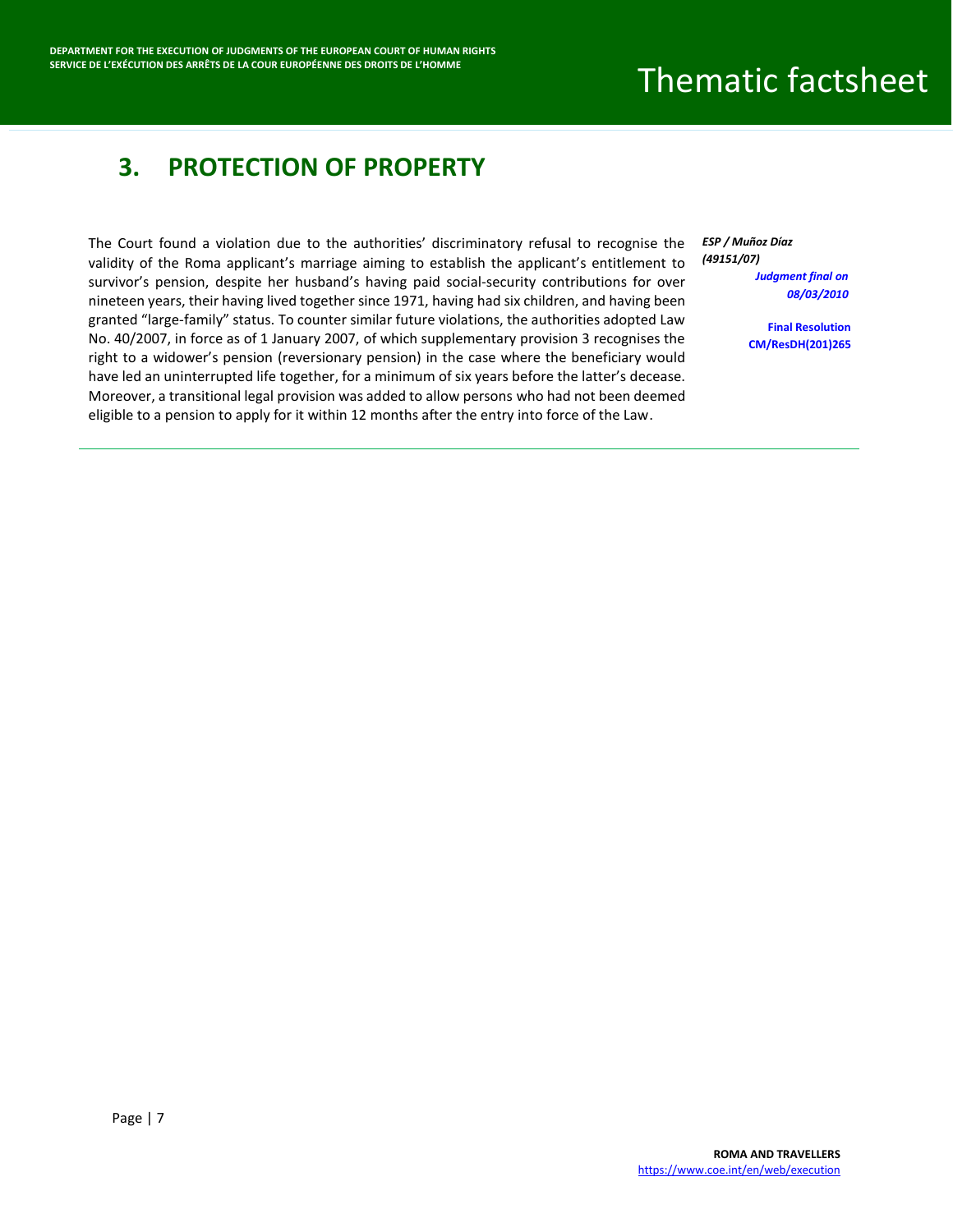#### <span id="page-8-0"></span>**4. RIGHT TO EDUCATION**

In response to the Court's finding discriminatory the placement of Roma children, due to their origin, in special schools for children with intellectual deficiencies, the authorities replaced, in 2005, the criticised special schools by a reduced educational programme for children with "mild mental disabilities". In September 2016, the Education Act was amended and abolished the reduced educational programme to allow children with special educational needs to be educated in mainstream schools, under an individualised educational plan and, where necessary, a less demanding curriculum. Education outside of mainstream classes became possible only with parental consent and only when integration into mainstream classes was not possible. Following this reform, the proportion of Roma primary school children in mainstream classes has gradually increased, while the proportion of Roma children educated under less demanding curriculum or under individualised plans was dropped in 2019. New review and monitoring bodies oversee the work of the school counselling centres which assess cognitive abilities and needs for support. The monitoring bodies are in turn subjected to review by the National Institute of Education at the request of the pupils concerned or their representatives, the school, the relevant public authority, or the Czech School Inspectorate (CSI). To ensure a successful start of primary education, all children aged five and over must attend a pre-school year, which may take place at home. The effects of the compulsory pre-school education, notably in socially disadvantaged areas, are to be evaluated within the project "Verification of the Impacts of the Introduction of the Compulsory Last Year of Pre-school Education". The applicants are beyond the age of compulsory schooling and no individual measures were necessary.

In 2010, the Court criticised, *inter alia* the discriminatory and unjustified placement of Roma children in Roma-only classes based on their alleged inadequate command of the Croatian language. In response, the authorities abolished the "Roma-only" classes by amending, in 2010, the law governing primary and secondary education. The amendments provided for access to mainstream education for Roma children, who now follow the regular, full-scale curriculum in mixed classes. To ensure pre-school attendance of Roma children, a number of measures were taken including, *inter alia* the introduction of mandatory kindergarten and pre-school attendance for all children under the age of seven. Furthermore, measures were taken to help Roma children to attain an adequate level of command of the Croatian language, including the introduction of language testing on objective criteria, prior to enrolment in primary schools, which is applicable to all children who are not native Croatian speakers, irrespective of their ethnic affiliation. In 2011, the Ministry of Social Welfare and Family developed training activities to enhance the social services' capacity to address the problem of poor school attendance. Also, teaching assistance was reinforced in primary education. As of 2014, free textbooks and meals for children from families receiving social benefits are subsidised by the Ministry of Science and Education. Overall, in 2012, a National Strategy for Roma inclusion 2013-2020 was set up to raise the quality and efficiency of education of Roma children and increase the number of Roma children at all levels of education, in line with the CM Recommendation (2009)4 on the education of Roma and Travellers in Europe.

#### *CZE / D.H. and Others (57325/00)*

*[Judgment final on](https://hudoc.echr.coe.int/fre?i=001-83256)  [13/11/2007](https://hudoc.echr.coe.int/fre?i=001-83256)*

**[Action plan](https://hudoc.exec.coe.int/eng?i=DH-DD(2020)868E)**

[Status of execution: pending](https://hudoc.exec.coe.int/ENG?i=004-31)

*CRO / Oršuš and Others (15766/03)*

> *[Judgment final on](https://hudoc.echr.coe.int/eng?i=001-97689)  [16/03/2010](https://hudoc.echr.coe.int/eng?i=001-97689)*

**[Final Resolution](https://hudoc.exec.coe.int/eng?i=001-179336)  [CM/ResDH\(2017\)385](https://hudoc.exec.coe.int/eng?i=001-179336)**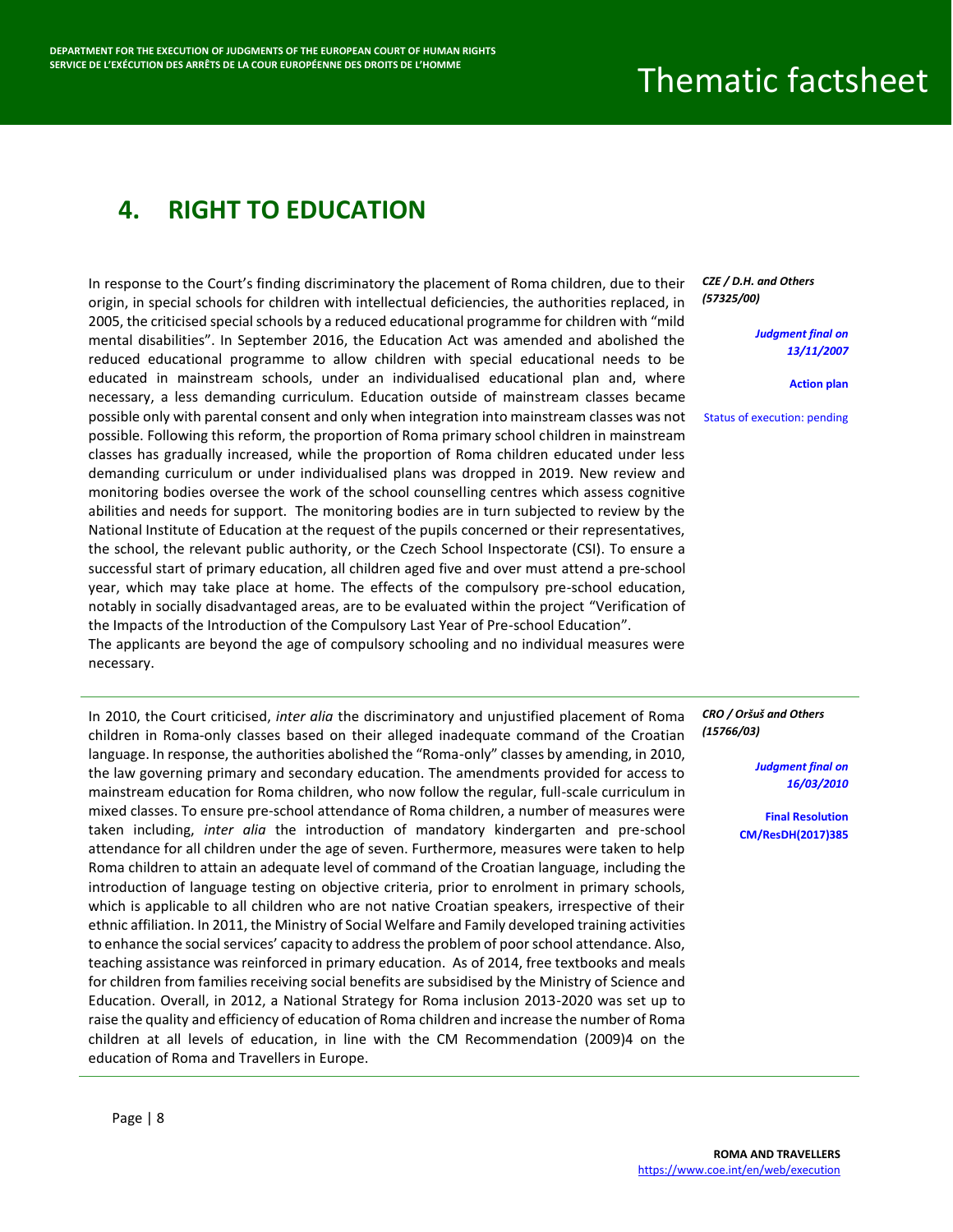The applicants are over the age of 15, thus beyond the age of compulsory primary education. However, evening classes have been made available, should they wish to complete their primary education.

The Court found that the authorities had failed to provide schooling to Roma children during the 2004-2005 school year and that their placement, in 2005, in special preparatory classes, situated in an annex to the main school building, resulted in discrimination against them. In response, by ministerial decision No. 10781/D4/2008, a new ordinary primary school was established in Aspropyrgos - where the Roma community mainly resides - to receive both Roma and non-Roma pupils<sup>7</sup>. On a general level, in 2009 and 2010, circulars were issued, instructing school administrations on practices to facilitate school enrolment of Roma children. Also, a new education policy, inspired by the French model of *Zones d'éducation prioritaire* (ZEP), to eliminate discrimination against Roma children in national education, was introduced. These zones, including the Aspopyrgos area, aimed at reinforcing the inclusion by means of education of the socially most vulnerable groups, namely Roma, migrants, etc. Also, in 2011, the Ministry of Education launched *Dosta!* - the Council of Europe Awareness-raising campaign aiming at combating stereotypes and prejudice regarding Roma people. As of school year 2010-2011, two major Greek universities implemented the active adhesion of Roma children to the national education. Three educational centres for adults were also opened for Roma people above the age of fifteen. Furthermore, training activities within the European Training Programme for Roma Mediators (ROMED) were organised by the Council of Europe for school mediators and social workers to support Roma families. The authorities also provided special training courses on intercultural education for the schoolteachers. The Advisory Committee of the "Education for Roma Children" Programme, set up in early 2011 and composed of representatives from the Council of Europe, the European Commission, the OSCE/ODIHR and other major stakeholders, provides consultation, monitors, and evaluates the implementation and progress of the programme.

In these judgments, the Court criticised the discrimination of Roma children due to the authorities' practice of enrolling exclusively pupils of Roma origin in certain schools. In response, the Greek authorities informed that Roma children of school age at the time of the implementation of these judgments were enrolled in the various mixed public schools functioning in Aspropyrgos, Ano Liossia, Examilia, Chania, Amfisa, Megara and Sofades. The 12<sup>th</sup> elementary school in Aspropyrgos, criticised by the Court for enrolling exclusively pupils of Roma origin, was closed on 26 April2014. In Sofades, the percentage of Roma pupils in public schools No 1 and No 2 increased. As to the Sofades school No 4, where all pupils are of Roma origin, the Greek authorities informed that this is due to the school's proximity to Roma settlements, but upon request of parents, these children can be transferred to other public schools, in accordance with a circular of November 2013, giving Roma pupils the right to be enrolled in a school or transferred to another school without providing proof of residence.

*GRC / Sampanis and Others (32526/05)*

> *[Judgment final on](https://hudoc.echr.coe.int/eng?i=001-86798)  [05/09/2008](https://hudoc.echr.coe.int/eng?i=001-86798)*

**[Final Resolution](https://hudoc.exec.coe.int/eng?i=001-106912)  [CM/ResDH\(2011\)119](https://hudoc.exec.coe.int/eng?i=001-106912)**

*GRC / Sampani and Others*  **and** *Lavida and Others (59608/09, 7973/10)*

> *Judgments final on [29/04/2013,](https://hudoc.echr.coe.int/fre?i=001-115493) [30/08/2013](https://hudoc.echr.coe.int/fre?i=001-120188)*

> > **[Final Resolution](https://hudoc.exec.coe.int/eng?i=001-172490)  [CM/ResDH\(2017\)96](https://hudoc.exec.coe.int/eng?i=001-172490)**

 $\overline{\phantom{a}}$ 

 $^7$  The issue of the functioning of the primary school in Aspropyrgos was examined by the Court, then by the Committee of Ministers in the context of *Sampani and Others* case.